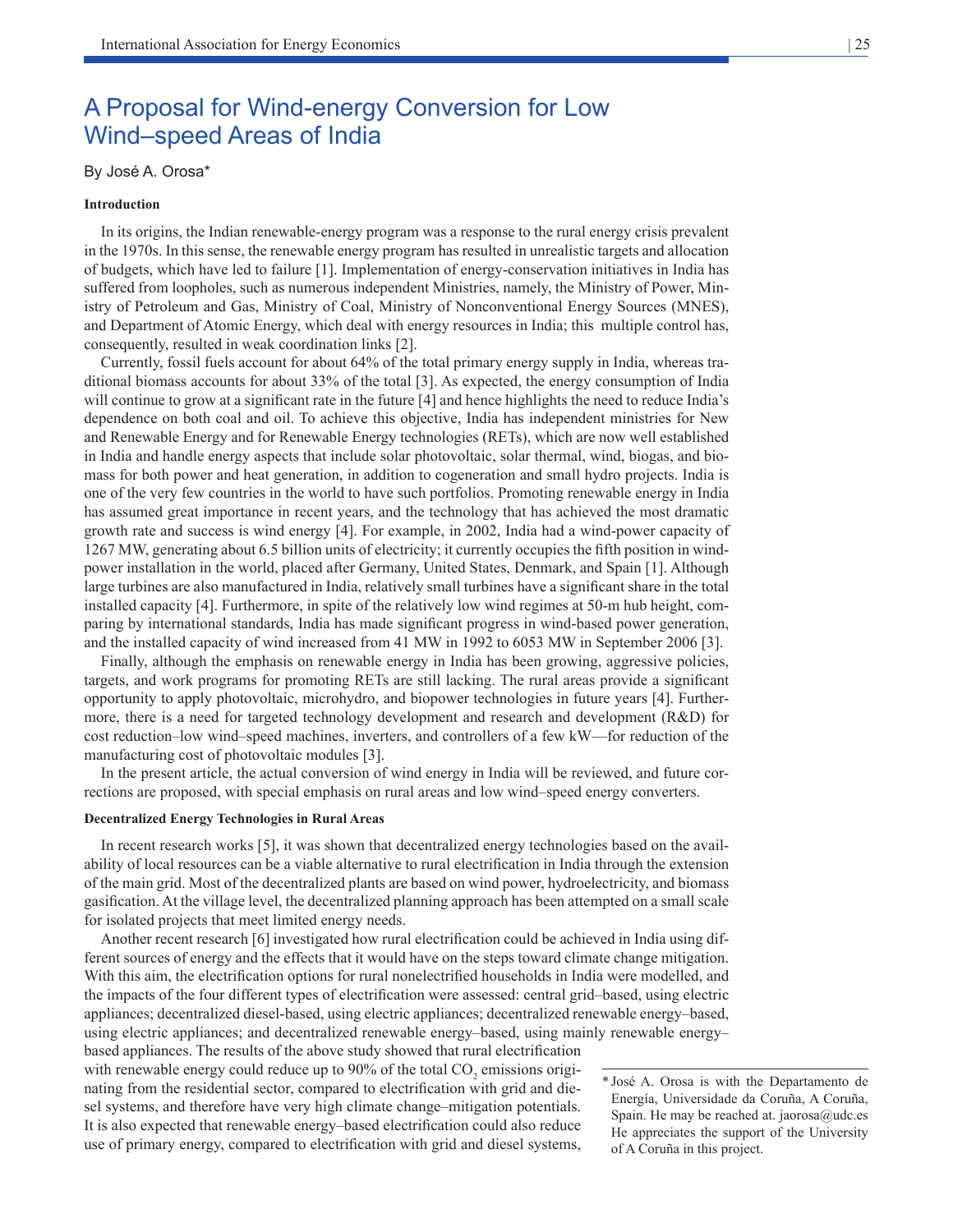and thereby save energy resources.

Similarly, research on adaptation of wind turbines for remote and stand-alone applications is receiving increasingly greater attention. For example, hybrid power systems using 1–50 kW wind turbines are being developed for generating electricity in the grid and, in many parts of India, for grid connections. In the latter case, distributed energy resources, such as small wind systems ranging from 50 to 300 kW, provide energy for village electrification, water pumping, battery charging, use by small industries, and so on. In India, however, the use of wind as an energy source for decentralized energy generation is at a preliminary stage [5].

One of the principal decentralized applications is the pumping of water from groundwater for irrigation. There were reportedly more than 15 million electricity-driven pumps and 6 million diesel pumps in operation in the agriculture sector in the year 2003. Under this situation, diesel is expected to become increasingly expensive and scarce and, in consequence, a substantial potential for using renewable sources of energy for pumping of irrigation water is expected. In India, the options of renewable energy for water pumping include solar photovoltaic pumps, windmill pumps, and dual partial substitute for diesel [7]. When the photovoltaic pump system was analyzed, it was concluded that the power obtained from this system in the field is generally less than the rated power. It is due to reasons such as decreases in the efficiency of a solar cell when temperature increases, solar irradiance lower than  $1 \text{ kW/m}^2$ , and the high downtime required for repair and maintenance.

However, when the use of the windmill pump was analyzed [7], it was noted that the total number of windmill pumps installed was far below their estimated potential of 0.4 million. One of the main barriers against the large-scale adoption of windmills is the financial viability, because the annual useful energy delivered by a water-pumping windmill depends on the wind-power availability feasibility in a region and the corresponding problems related to wind-energy conversion, which are discussed below.

#### **Facts Related to Wind Power in India**

Wind-power technology is experiencing a major growth, especially in the United States and Europe, and a significant growth has been observed in developing countries such as China and India. As a result of scientific assessments of wind resources throughout India, wind power has emerged as a viable and cost-effective option for power generation [8]. Thus, the wind-power potential in India has been assessed at 45,000 MW, with 1% land required for wind-power generation in potential areas. Assuming a capacity utilization factor of 25%, the identified potential can generate electricity equivalent to approximately 100 TWh per annum [5]. On the basis of the growth trends, the predictions about the future of wind energy in India showed that 99% of India's technical wind-energy potential may be achieved by the year 2030 [8]. Furthermore, it has been assumed that with better resource assessment and further increase in conversion efficiencies, the identified potential can generate approximately 117 TWh by 2051–2052 [5].

To accomplish these improvements, the MNES, Indian Renewable Energy Development Agency, and the wind industry are working together through various R&D programs. For example, Herbert et al. [9] reviewed the models used for wind-resource assessment, site selection, and aerodynamics, including an analysis of the wake effect. They concluded that with reference to the site selection, the coastal and dry arid zones have good wind potential, and the winds blowing during the period from November to March are relatively weak in India. Of the five potential Indian states, Maharashtra and Karnataka show a relatively steep increase compared with other states [10].

When the aerodynamic models were analyzed, it was observed that both the horizontal-axis wind turbine (HAWT) and vertical-axis wind turbine (VAWT) design are very efficient; however, both are being rigorously tested and improved until date [9]. In spite of these developments, wind speeds less than 5 m/s are not of much relevance to wind-energy applications. Chikkodi, Horti, Kahanderayanahalli, Kamkarhatti, Raichur, and Bidar have wind velocities greater than 5 m/s for most of the months of the year; the wind-energy potential is high in these locations and, therefore, construction of wind farms is recommended at these locations [10].

#### **Problems of Wind-energy Conversion**

As shown before, the electricity generated by wind is still more expensive than power obtained from conventional power plants, unless the environmental benefits of wind power are taken into account. If the cost of wind energy could be reduced by an additional 30–50%, then it would be globally competitive. The goal of achieving this reduction has inspired designers to seek cost reduction by increasing the size, tailoring of turbines for specific sites, exploring new structural dynamic concepts, developing custom generators, and power electronics, in addition to implementing modern control-system strategies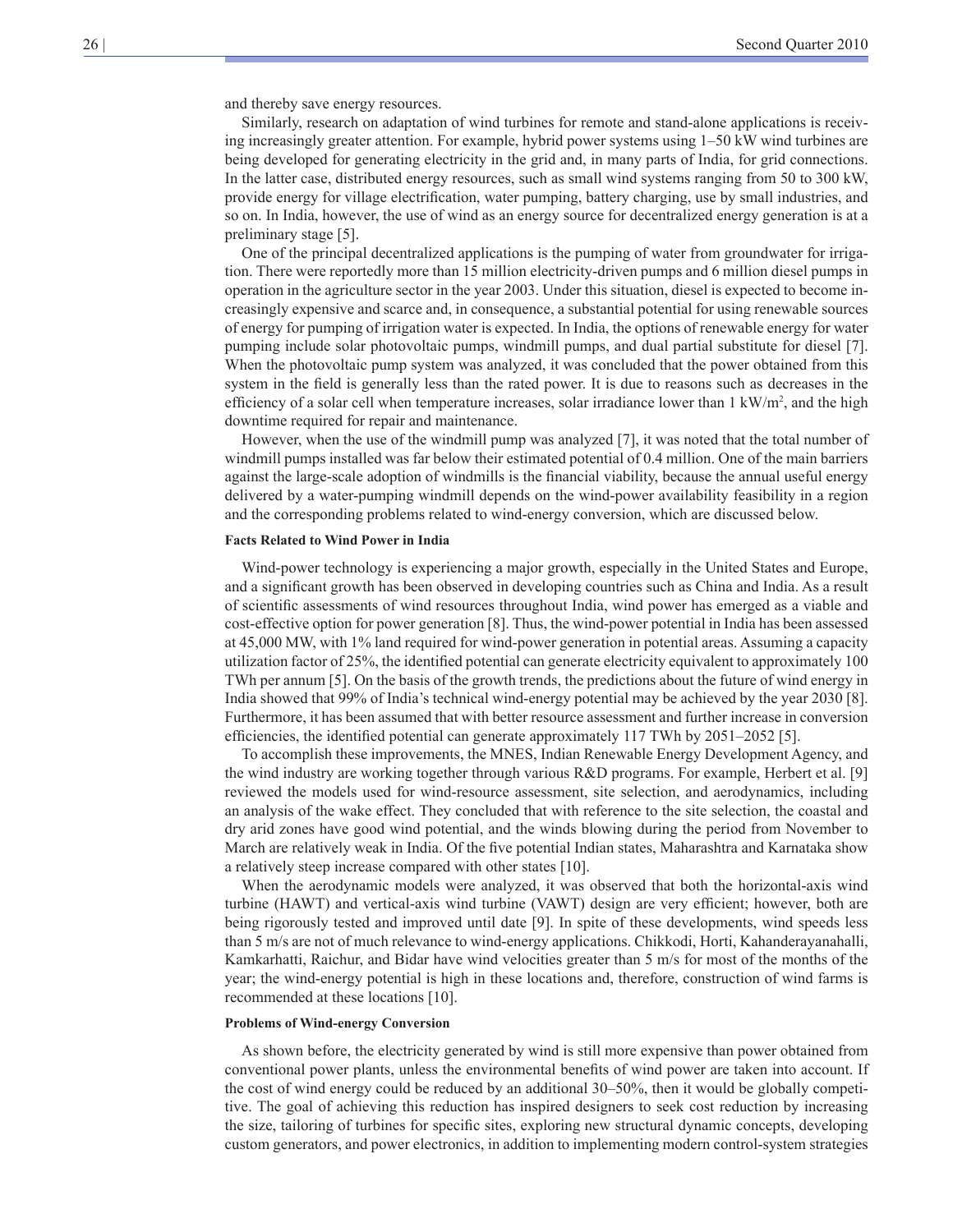[11]. It was concluded that to improve wind energy conversion, the principal design factors that must be analyzed are the power in the wind, the load factor, wind turbine–axis orientation, the area required, and the grid connection.

The power in the wind depends on the wind statistics, the seasonal and diurnal variations of wind power, and variation with time. In particular, when the wind blows strongly (speeds more than 12 m/s, there is no shortage of power, and often, the generated power has to be dumped. Difficulties appear if there are extended periods of low- or zero-speed winds.

The load factor is not a major concern when the wind electric generator acts as a fuel-saver on the electric network; nevertheless, if the generator is pumping irrigation water, for example, in an asynchronous mode, the load is very important.

To select between different orientations of the axis, according to the orientation of turbines, HAWTs and VAWTs can be considered. The principal advantages of VAWTs over conventional HAWTs are that VAWTs are omnidirectional and, in consequence, they accept the wind from any direction. This simplifies their design and eliminates the problem imposed by gyroscopic forces on the rotor of conventional machines as the turbines yaw into the wind. The vertical axis of rotation also permits mounting the generator and gear at the ground level. On the negative side, VAWT requires guy wires attached to the top for support, which may limit its applications, particularly for offshore sites.

The area of land required depends on the size of the wind farm, and the optimum spacing in a row is 8–12 times the rotor diameter in the wind direction and 1.5–3 times the rotor diameter in crosswind directions.

The last parameter is related to the grid connections. For the economic exploitation of wind energy, a reliable grid is as important as the availability of strong winds. The loss of generation for want of a stable grid can be 10–20%, and this deficiency may perhaps be the main reason for the low actual energy output of wind mills compared to the predicted value [11]. Consequently, this is one of the most important factors that must be corrected in future wind energy–converter designs.

#### **Future Proposals for Wind-energy Conversion in India**

The principal parameters analyzed above are related to the cost of wind energy and, hence, with the financial viability; these factors are now considered for a proposal for the future. As shown before, India portrays the need for a renewable energy conversion in decentralized areas, where the principal problem is the instability in wind velocity, which in turn increases the cost of wind energy.

In previous research works, Shikha proposed a wind concentrator for this same problematic situation [12, 13]. This same concept was further analyzed [14, 15], and its energy conversion was improved based on the phase change of moist air. This recent implementation is based on the Foehn effect and consists of a nozzle, a rotor, and a diffuser designed to get the maximum mechanical energy from the free stream of airflow [16]. Finally, a Savonius rotor was proposed [17] for low wind–speed areas, as shown in Figure 1.

Experimental results showed that VAWTs offer a great number of advantages, such as accepting wind from all directions, being easier to build, being able to respond more quickly to changes in the wind direction or velocity, and presenting a higher net efficiency of converting winds to electricity. Furthermore, results have shown a clear increment of three fold energy conversion.

Finally, in recent research works, the combined effect of two wind farms was simulated; one with and another without wind concentrators [18]. Results showed major energy-conversion stability under different ranges of wind speed. Furthermore, other applications of this system, such as controlling the velocity of wind turbines with the relative humidity of moist air, are suggested.

#### **Conclusions**

Currently, in India, extensive powers have been handed to the Bureau of Energy Efficiency (BEE) under the Energy Conservation Act, 2001. However, for more efficient administration of the Act, it is felt that there could be an independent body, called the Association of Indian Energy Managers, to which some of the tasks and activities of BEE could be delegated.

The currently used centralized energy planning model ignores the energy needs of rural and poor areas and has also led to environmental degradation, whereas the decentralized energy planning model is in the interest of efficient utilization of resources. It is found that small-scale power-generation systems based on renewable energy sources are more efficient and cost effective. Thus, the focus should be



1. Nozzle 2. Rotor 3. Diffuser *Figure 1. Wind Concentrator Proposal*